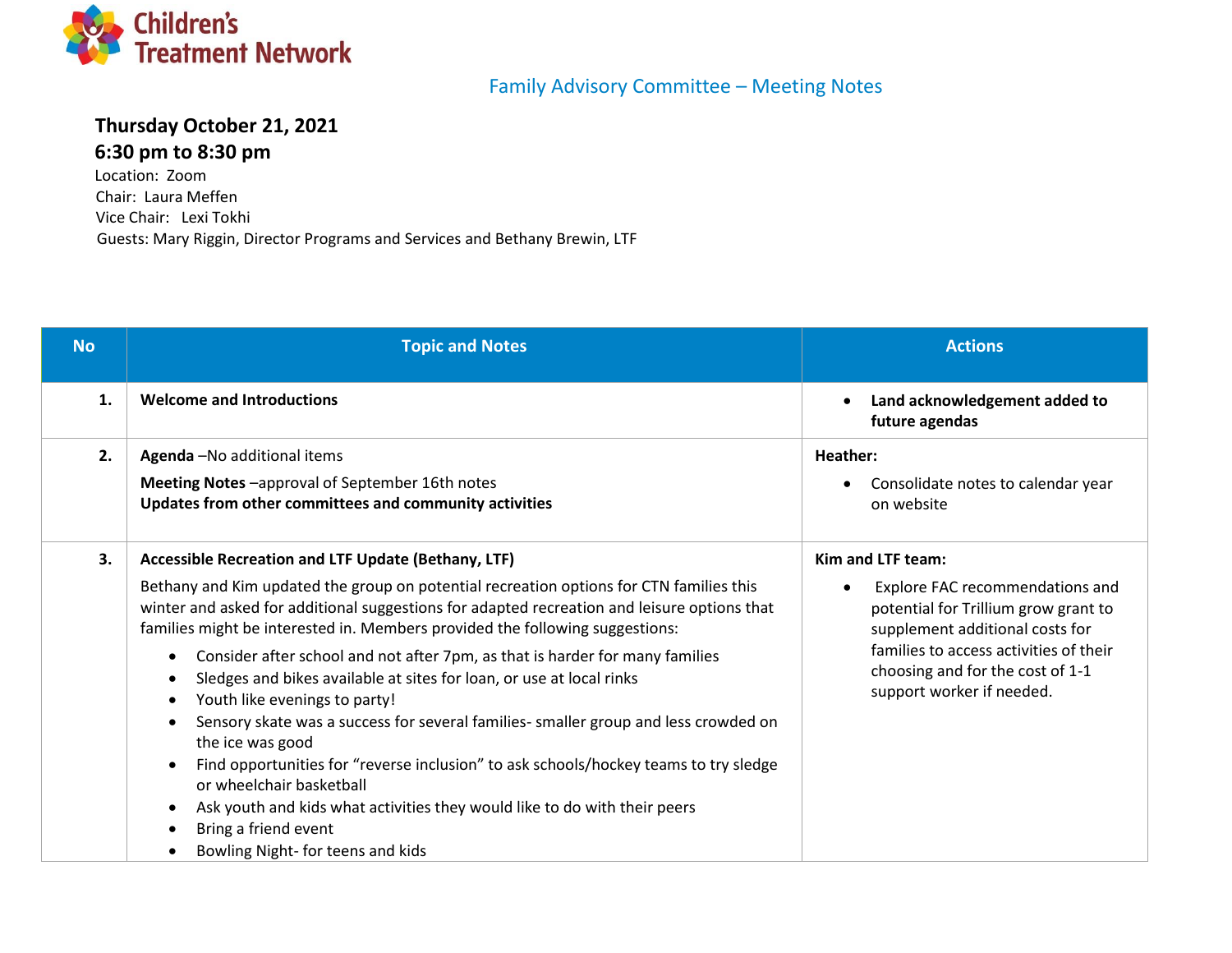|    | Kayaking or paddleboarding<br>$\bullet$                                                                                                                                                                                                                                                                                                                                                                                                                                                                                                                                                                                                                                                                                                                                                                                                                                                                                    |                                                                                                                |
|----|----------------------------------------------------------------------------------------------------------------------------------------------------------------------------------------------------------------------------------------------------------------------------------------------------------------------------------------------------------------------------------------------------------------------------------------------------------------------------------------------------------------------------------------------------------------------------------------------------------------------------------------------------------------------------------------------------------------------------------------------------------------------------------------------------------------------------------------------------------------------------------------------------------------------------|----------------------------------------------------------------------------------------------------------------|
| 4. | Early Intervention and Service Modernization (Mary Riggin, Director of Programs and<br>Services)                                                                                                                                                                                                                                                                                                                                                                                                                                                                                                                                                                                                                                                                                                                                                                                                                           | Mary:                                                                                                          |
|    | Mary attended the meeting to update the FAC members on the recent MCCSS investment<br>for Early Intervention and Special Needs Modernization. The focus of the investment is on<br>early intervention and reducing wait times. Funds have been provided to Preschool Speech<br>Language (PSL) programs and Children's Treatment Centres (CTCs). Mary also shared:                                                                                                                                                                                                                                                                                                                                                                                                                                                                                                                                                          | Keep FAC updated and engaged in this<br>work as it is implemented                                              |
|    | One of the features of the modernization is CTCs as hubs for assessments. CTN may<br>$\bullet$<br>have an advantage in that our model of service includes a shared client record and<br>network approach.<br>Ministry has created working groups to develop guidelines and performance measures<br>$\bullet$<br>for the modernization work. Anticipated implementation is the summer of 2022.<br>Waitlist data for "core" or community-based rehabilitation and school-based<br>$\bullet$<br>rehabilitation services.<br>Principles for allocation of the funding that have been developed with CTN partners.<br>$\bullet$<br>A commitment to a co-design approach with key stakeholders<br>٠<br>CTN is working on the development of a tiered intervention approach for school-based<br>$\bullet$<br>rehabilitation services.<br>FAC members supported the approach that CTN is taking to this work and noted that group- |                                                                                                                |
|    | based support can meet more than rehabilitation needs but can also provide social and<br>emotional support to children/youth. They also discussed the importance of normalizing<br>support and intervention for both children/youth, their parents and other students.                                                                                                                                                                                                                                                                                                                                                                                                                                                                                                                                                                                                                                                     |                                                                                                                |
| 5. | Standing item: Update on CTN's Pandemic Recovery<br>Kim provided a brief update:                                                                                                                                                                                                                                                                                                                                                                                                                                                                                                                                                                                                                                                                                                                                                                                                                                           | Pandemic recovery to stay on the FAC<br>$\bullet$<br>agenda as a standing item for next few<br>months          |
|    | Stage 3 continues, which means a virtual-first model<br>CTN's vaccine policy is in effect                                                                                                                                                                                                                                                                                                                                                                                                                                                                                                                                                                                                                                                                                                                                                                                                                                  |                                                                                                                |
| 6. | <b>Work Planning:</b><br>Invite manager and directors from across CTN teams to come speak to FAC to familiarize<br>٠<br>with CTN<br>Inviting others can help improve visibility of FAC                                                                                                                                                                                                                                                                                                                                                                                                                                                                                                                                                                                                                                                                                                                                     | Heather, Karen, Kim to create schedule of<br>$\bullet$<br>corporate visitors to the FAC meetings<br>each month |